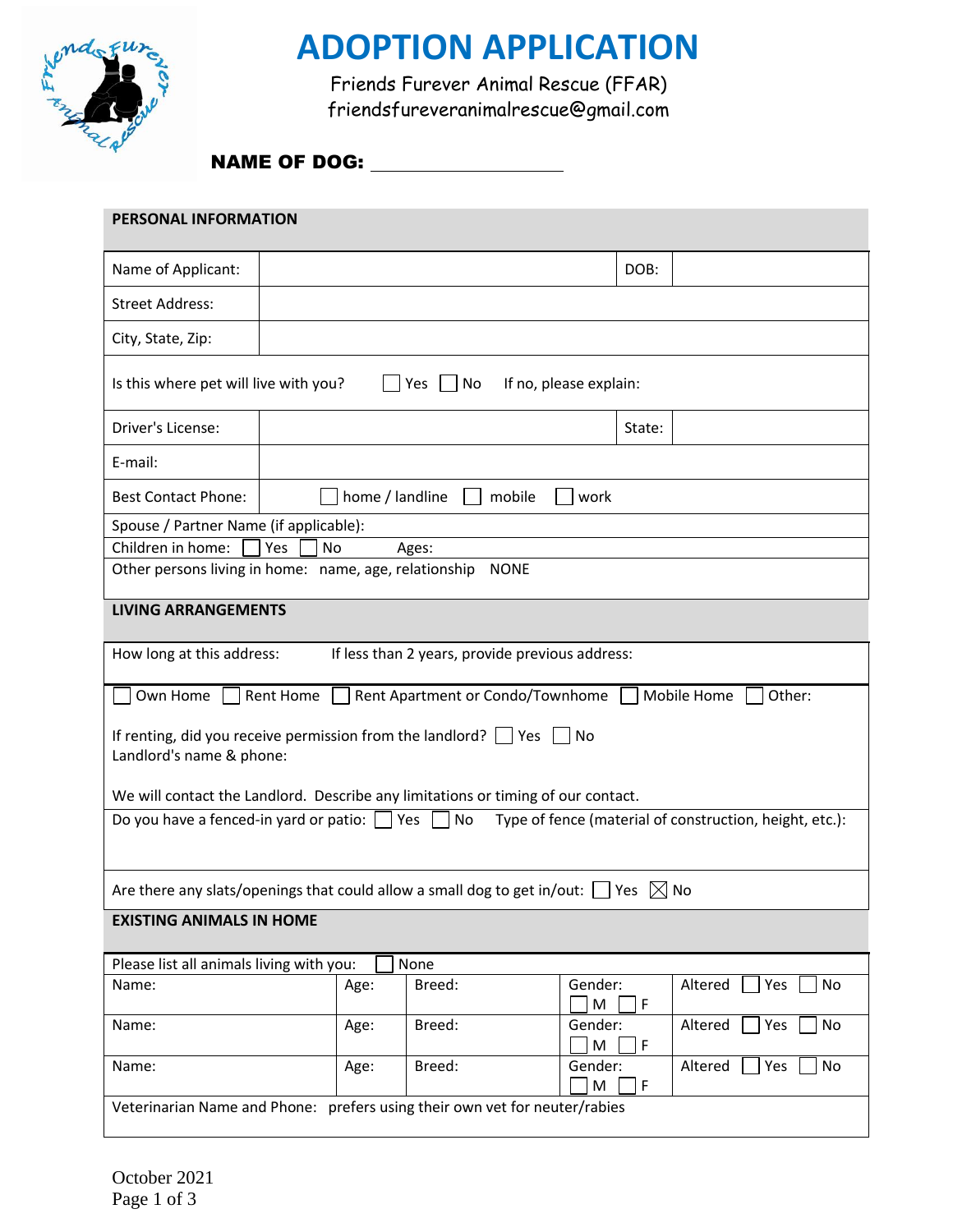

# **ADOPTION APPLICATION**

Friends Furever Animal Rescue (FFAR) friendsfureveranimalrescue@gmail.com

| Hours per day that pet will be left alone:<br>8-10 hours<br>During the week:<br>less than 4 hours<br>4-8 hours<br>more than 10 hours<br>8-10 hours<br>less than 4 hours<br>4-8 hours<br>more than 10 hours<br>During the weekend:<br>While left alone, pet will be:<br>individual crate<br>shared crate<br>in a restricted area of home<br>free to roam entire house<br>other (please explain):<br>Where will pet sleep at night: indoors |  |  |  |  |
|-------------------------------------------------------------------------------------------------------------------------------------------------------------------------------------------------------------------------------------------------------------------------------------------------------------------------------------------------------------------------------------------------------------------------------------------|--|--|--|--|
| Describe your previous pet experiences (e.g., breed, length of time owned, exercise routine)                                                                                                                                                                                                                                                                                                                                              |  |  |  |  |
| Describe why this pet is a good match for you and your home.                                                                                                                                                                                                                                                                                                                                                                              |  |  |  |  |
| Have always started with puppies. Experienced. Know how to train puppies, use crate, give them proper<br>exercise.                                                                                                                                                                                                                                                                                                                        |  |  |  |  |
| Do you have a physical limitation that prevents you from exercising this pet?<br>No If yes, please<br>Yes<br>describe.                                                                                                                                                                                                                                                                                                                    |  |  |  |  |
| What happens if pet develops a behavior problem?                                                                                                                                                                                                                                                                                                                                                                                          |  |  |  |  |
|                                                                                                                                                                                                                                                                                                                                                                                                                                           |  |  |  |  |
| If you experience a life change (move, divorce, new baby), how will this affect the adopted pet?                                                                                                                                                                                                                                                                                                                                          |  |  |  |  |
| Does anyone in the home have pet allergies? $\vert \vert$ Yes $\vert \vert$ No If yes, please describe.                                                                                                                                                                                                                                                                                                                                   |  |  |  |  |
| Has anyone in the home been convicted of animal cruelty, neglect, or abandonment?<br>No<br>Yes<br>If yes, please describe.<br>Convicted of a felony?<br>Yes<br>No                                                                                                                                                                                                                                                                         |  |  |  |  |
| Have you ever had to give up a pet? $\Box$ Yes $\Box$ No If yes, please describe.                                                                                                                                                                                                                                                                                                                                                         |  |  |  |  |
|                                                                                                                                                                                                                                                                                                                                                                                                                                           |  |  |  |  |